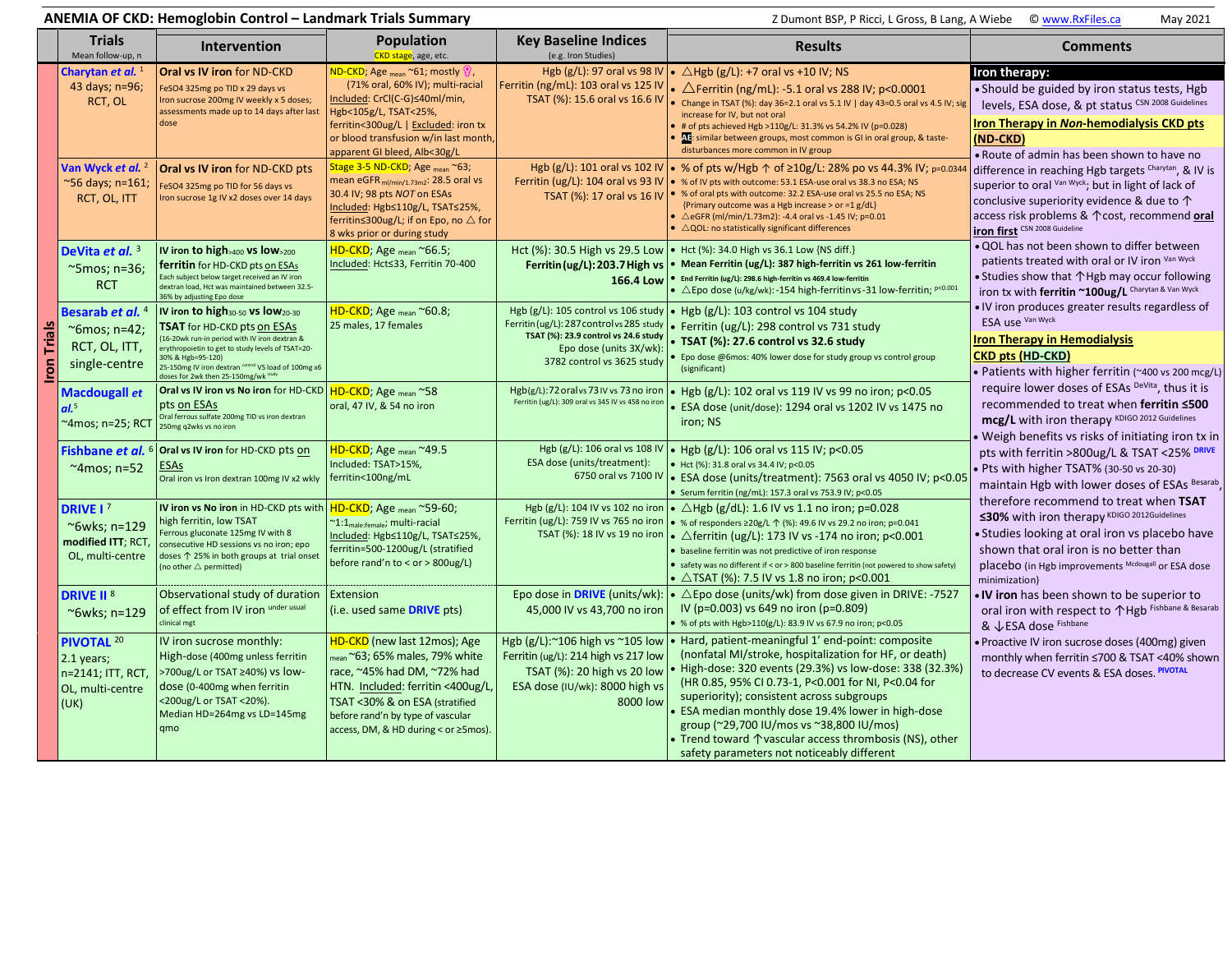| Revicki et al. <sup>9</sup><br>$~^{\sim}$ 48wks; n=83;<br>RCT, OL, ITT<br>Roth et al. $10$                                               | Erythropoietin vs placebo in ND-<br>CKD pts on health-related QOL <sup>HRQL</sup><br>Initially erythropoietin 50u/kg/dose SC<br>3xweekly or untreated; all treated pts could<br>have dosage 个 (max 450u/kg/wk) until Hct<br>reached 36, then titrated to target 35<br>Erythropoietin vs placebo in ND-                          | ND-CKD; Age <sub>mean</sub> ~57,<br>~67.5% female,<br>mean GFR~10.1ml/min<br>Used same pt population as                                                                                                                                                                                                                       | Hct $(\%)$ : 26.8 ESA & untreated gp $\bullet$<br>Physical function score (/100):                                                                                                                                                                             | HRQL Physical function: +7.8 ESA vs -4.8 untreated;<br>p=0.006 / all other tests NS<br>44.3 ESA vs 49.1 untreated $\bullet$ $\triangle$ Hct (%): +4.7 ESA vs -1 untreated (P < 0.0001)<br>Withdrawals: 53.5 % (23/43) ESA vs 62.5% (25/40)<br>untreated<br>GFR (ml/min): 10.2 ESA vs 10 $\bullet$ $\triangle$ GFR (ml/min): -2.1 ESA vs -2.8 untreated; NS $_{p=0.376}$                                                                                                                                                                                                                                                                                                                                                                                               | <b>ESA Therapy:</b><br>• Goal of treating iron-replete pts with ESAs is to<br>improve QOL, while minimizing any AE of the<br>drug & decreasing the need for transfusions<br>• ESAs: 个 blood pressure; caution<br>$\bullet$ ESAs: $\downarrow$ need for blood transfusions, which                                                                                                                                                                                                                       |
|------------------------------------------------------------------------------------------------------------------------------------------|---------------------------------------------------------------------------------------------------------------------------------------------------------------------------------------------------------------------------------------------------------------------------------------------------------------------------------|-------------------------------------------------------------------------------------------------------------------------------------------------------------------------------------------------------------------------------------------------------------------------------------------------------------------------------|---------------------------------------------------------------------------------------------------------------------------------------------------------------------------------------------------------------------------------------------------------------|-----------------------------------------------------------------------------------------------------------------------------------------------------------------------------------------------------------------------------------------------------------------------------------------------------------------------------------------------------------------------------------------------------------------------------------------------------------------------------------------------------------------------------------------------------------------------------------------------------------------------------------------------------------------------------------------------------------------------------------------------------------------------|--------------------------------------------------------------------------------------------------------------------------------------------------------------------------------------------------------------------------------------------------------------------------------------------------------------------------------------------------------------------------------------------------------------------------------------------------------------------------------------------------------|
| as with Revicki et al<br>Levin et al. 11<br>$^{\sim}$ 24mos; n=152;<br>RCT, OL, ITT                                                      | CKD pts, effect on rate of CKD decline<br>Early <sub>&amp;High</sub> vs Delayed <sub>&amp;Low</sub> ESA in<br><b>ND-CKD pts</b><br>Erythropoietin 2000IU/wk initial dose given to:<br>1) study group to maintain Hgb 120-140g/L,<br>2) control group with a Hgb of 90g/L or less<br>before treatment with a target of 90-105g/L | Revicki<br><mark>ND-CKD</mark> ; Age <sub>mean</sub> ~57,<br>~30% female, 38% DM,<br>GFR <sub>mean</sub> ~29 <sub>ml/min</sub> ; all pts "iron<br>replete" (TSAT>20%, ferritin>60 <sub>ug/l</sub> )                                                                                                                           | untreated<br>Hgb $(g/L)$ : 117.3 delayed vs<br>LVMI (g/m <sup>2</sup> ): 98.3 delayed vs<br><b>100.6 early</b>                                                                                                                                                | $ \bullet\angle$ Hgb (g/L): -3 delayed vs 9.8 early<br>117.6 early $\cdot \triangle$ LVMI@24mos(g/m <sup>2</sup> ):+5.2 delayed vs +0.4 early;<br>$NS_{p=0.28}$                                                                                                                                                                                                                                                                                                                                                                                                                                                                                                                                                                                                       | come with their own set of complications<br>. No clinical benefit has been shown with tx<br>with ESAs early Levin & CREATE, therefore<br>Tx should be withheld until Hgb is<br>sustained below 100g/L & iron stores<br>are repleted & other causes of anemia                                                                                                                                                                                                                                           |
| <b>CREATE</b> <sup>12</sup><br>$\sim$ 3yrs; n=603;<br>RCT, OL                                                                            | Early/High-Hgb vs Late/Low-<br><b>Hgb Erythropoietin in CKD pts</b><br>Erythropoietin beta given to target:<br>1) start when Hgb 110-125g/L,<br>target 130-150g/L<br>2) start when Hgb 100g/L, target 105-115g/L                                                                                                                | Stage 3-4 ND-CKD; Age <sub>mean</sub> ~59<br>46% female, 26% DM<br>Included: CrCl=15-35 <sub>ml/min</sub> ,Hgb<110 <sub>e/L</sub><br><b>Excluded: uncontrolled HTN</b><br>Of Note: Wt (kg): 74.7 early/high-Hgb vs<br>71.8 late/low-Hgb; p=0.05                                                                               | Hgb $(g/L)$ : 116 early/high vs 116<br>late/low<br>Ferritin (ug/L): 174 early/high vs 189 late/low<br>TSAT (%):25.6 early/high vs 38.1 late/low<br>LVMI (g/m <sup>2</sup> ): 120 early/high vs 118 late/low<br>GFR (ml/min): 24.9 early/high vs 24.2 late/low | CV Composite (sudden death, MI, acute HF, stroke, TIA, hosp'n for angina,<br>complication of PVD, or hosp'n for arrhythmia): 18% 58 events early/high vs<br>14% <sup>47 events</sup> late/low; HR=0.78, NS p=0.20<br>• $\triangle$ LVMI @2yrs(g/m2): -4.6 early/high vs -3.3 late/low; NS<br>△QOL@2yr(SF-36): better general health with early/high p=0.008 & vitality p=0.01<br>△eGFR (ml/min/yr): -3.6 early/high vs -3.1 late/low; NS<br>Dialysis: 127 early/high vs 111 late/low; p=0.03<br>HTN (sys>160): 89 early/high vs 59 late/low; p=0.005                                                                                                                                                                                                                  | considered CSN 2008 Guidelines<br>• LV mass: Pts treated to low or high Hgb targets<br>do not show difference in progression of LV<br>mass in HD-CKD Parfrey & Foley or ND-CKD Levin & CREATE<br>· QOL in HD-CKD: high Hgb showed<br>improvement in quality of life, but the effect                                                                                                                                                                                                                    |
| CHOIR <sup>13</sup><br>Median 16mos;<br>n=1432; RCT, OL<br><b>EARLY</b><br><b>TERMINATION</b>                                            | Erythropoietin to High- 130 (130-135)<br>vs Low-Hgb 113 (105-110) in CKD pts<br>ND-CKD PEARL n=983, ≥52wks peginesatide monthly vs darbepoetin<br>q2wk: Hgb target 110-120g/L, peg 个CV mortality HR=1.32                                                                                                                        | Stage 3-4 ND-CKD; Age mean ~66,<br>~55% female, GFR~27ml/min<br>Included: CrCl=15-50 <sub>ml/min</sub> , Hgb<110 <sub>g/L</sub><br><b>Excluded: uncontrolled HTN</b><br>Of Note:<br>HTN (%): 95.8 high-Hgb vs 93.2 low-Hgb;<br>p=0.03 CABG (%): 17.4 vs 13.5; p=0.05                                                          | Hgb $(g/L)$ : 101 high vs 101 low<br>Ferritin (ug/L): 168 high vs 179 low<br>TSAT(%): 25.2 high vs 24.6 low                                                                                                                                                   | • Composite (death, MI, hosp'n for HF, stroke): 125 events<br>(18%) high vs 97 events (14%) low; HR=1.34, p=0.03,<br>NNH=25 over 16 months (driven by death & hosp'ns)<br>Death: 52 high vs 36 low; NS, HR=1.48, p=0.07<br>$\triangle$ QOL: significant differences in only 1 of 12 categories (emotional role)<br>Any serious AE: 376 (54.8%) high vs 334 (48.5%) low; p=0.02<br>• Any serious AE assoc'd w/ESA: 10 (1.5%) high vs 3 (0.4%) low; p=0.05                                                                                                                                                                                                                                                                                                              | waned over time Parfrey & Foley<br>. QOL in ND-CKD: Varying results show few<br>areas are improved by treating with ESAs early<br>& to higher targets CREATE, CHOIR, & TREAT, & what<br>effects are seen do diminish over time CREATE                                                                                                                                                                                                                                                                  |
| <b>Canadian EPO</b><br>Study group <sup>14</sup><br>À<br>~6mos; n=118;<br>RCT, DB                                                        | Erythropoietin to high-Hgb 115-130 VS<br>Erythropoietin to low-Hgb 95-110 VS<br>Placebo in HD-CKD pts<br>Initially erythropoietin 100u/kg/dose 3xweekly; all<br>pts with ferritin<250ug/L received oral or IV iron 1<br>month prior, & prn during the study                                                                     | HD-CKD;<br>Age mean ~43-44 EPO vs 48<br>placebo; Hgb<90g/L                                                                                                                                                                                                                                                                    | Hgb (g/L): 71 high vs 69 low vs<br>71 placebo                                                                                                                                                                                                                 | ● HF: 77 (11.2%) high vs 51 (7.4%) low; p=0.02; [? 个CKD $\frac{\text{Inrig'12}}{2}$ ]<br>• $\triangle$ Sickness impact profile: 7.8 high vs 5.3 low vs 2.9 placebo<br>• $\triangle$ Stress test m walked: 51 high vs 33 low vs 19 placebo<br>Mean dose (units/kg/wk): 248 high vs 204 low (<br>Hgb (g/L): 117 high vs 102 low vs 74 placebo<br>Dialysis access site clots: 7/38 high vs 4/40 low vs 1/40 placebo<br>$\triangle$ BP (sys/dia): 0/+7 high vs 0/+2 low vs -4/-1 placebo                                                                                                                                                                                                                                                                                  | . Worsening kidney function in ND-CKD: No<br>studies have shown significant difference in tx<br>to high vs low Hgb targets & the contribution<br>to worsening eGFR Roth & TREAT (may $\uparrow$ dialysis if tx<br>to higher targets CREATE, or may have no<br>association TREAT)                                                                                                                                                                                                                       |
| Parfrey et al. 15<br>~96wks; n=596;<br>RCT, DB                                                                                           | Erythropoietin to High <sub>135-145</sub> - vs<br>Low <sub>95-115</sub> Hgb in dialysis pts without<br>symptomatic heart dx or LV dilation<br>Arms divided into "concentric LVH" & "LV dilation"                                                                                                                                | 1D-CKD; Age <sub>mean</sub> ~50.8, ~60% male<br>Of Note:<br>Age: 52.2 high-Hgb vs 49.4 low-Hgb; p=0.02<br>SBP mmHg: 144 high-Hgb vs 140 low-Hgb; p=0.02                                                                                                                                                                       | LVVI (ml/m <sup>2</sup> ) gp: 296 high vs 300 lov<br>LVMI ( $g/m2$ ) gp: 122 high vs 123 low<br>Hgb(g/L): 110 high vs 110 low<br>TSAT (%): 35.7 high vs 36.8 low                                                                                              | • % $\triangle$ LVVI (%): 7.6 high-Hgb vs 8.3 low-Hgb; NS<br>% $\triangle$ LVMI (%): 16.8 high vs 14.2 low; NS<br>Mean Hgb $(g/L)$ @24wks: 133 high vs 109 low<br>△ QOL @ (SF-36): 1.21 high vs -2.31 low; p=0.036<br>TSAT (%): 34.6 high vs 34.2 low                                                                                                                                                                                                                                                                                                                                                                                                                                                                                                                 | • Hard endpoints in HD-CKD: Studies showing<br>hard endpoints, such as time to death or 1st MI<br>Besarab, show treating to high Hgb targets >130<br>may produce more harm than good FDA warnings<br>• Hard(er) endpoints in ND-CKD: Studies                                                                                                                                                                                                                                                           |
| Foley et al. 16<br>~48wks; n=146;<br><b>RCT</b>                                                                                          | Erythropoietin to High135 (130-140)<br>vs Low <sub>100 (95-105)</sub> Hgb effect on<br>cardiomyopathy in dialysis pts                                                                                                                                                                                                           | HD-CKD; Age <sub>mean</sub> ~62,<br>~45% male in LVH group,<br>78% male in dilation group                                                                                                                                                                                                                                     | LVMI( $g/m^2$ ): 147 high vs 139 low<br>LVCVI( $g/m^2$ ): 122 high vs 123 low                                                                                                                                                                                 | • $\triangle$ LVMI @48wks (g/m <sup>2</sup> ): NS; p=0.35 <sub>Mann-Whitney U-test</sub><br>• $\triangle$ LVCVI @48wks (g/m <sup>2</sup> ): NS; p=0.13 <sub>Mann-Whitney</sub> U-test<br>$\blacktriangleright$ $\triangle$ Hgb (g/L): 122.5 high vs 104 low<br>Improvement in high group: fatigue <sub>p=0.009</sub> , depression <sub>p=0.02</sub> , & relationship <sub>p=0.004</sub>                                                                                                                                                                                                                                                                                                                                                                               | comparing composite CV endpoints show tx to<br>high Hgb targets >130 may lead to <b>个CV events</b><br>CREATE & CHOIR and stroke TREAT, though there are<br>some limitations to studies {CREATE: ?under-                                                                                                                                                                                                                                                                                                |
| Besarab <sup>17</sup> 1998<br>Median 14mos; n=1233;<br><b>EARLY</b><br><b>TERMINATION</b>                                                | Erythropoietin to "Normal"- 42% vs<br>Low-HCT 30% in CKD pts w/ clinical<br>evidence of HF or ischemic heart dx<br>"Normal Hematocrit Study"                                                                                                                                                                                    | <mark>HD-CKD</mark> ; Age <sub>mean</sub> ~65,<br>~50% female.<br>Dialysis duration ~3.2yrs, ~44% DM,<br>~51% Class II NYHAHF (no class IV)                                                                                                                                                                                   | Hct(%): 30.5 high vs 30.5 low                                                                                                                                                                                                                                 | Time to death or 1 <sup>st</sup> non-fatal MI: didn't reach SS, term'd early<br>Death/1 <sup>st</sup> non-fatal MI: 202 high vs 164 low; RR=1.3 95% cl 0.9-1.9;<br>Deaths: 183 high vs 150 low; Non-fatal MI: 19 high vs 14 low<br>reportedly improved physical functioning originally, but not confirmed in reanalysis<br>• reanalysis: ↑Death/MI 1.28 95% CI 1.06-1.56; ↑Death 1.27 95% CI 1.04-1.54 Coyne'12                                                                                                                                                                                                                                                                                                                                                       | powered, CHOIR: see "Of note"; no iron protocol<br>used, TREAT: 46% of "placebo" group received<br>study drug for rescue}<br>• Meta-analysis of 9 RCTs (all n>100, follow-up                                                                                                                                                                                                                                                                                                                           |
| Tonelli et al. 18                                                                                                                        | Erythropoietin to High- vs Low- Hgb<br>in CKD pts: Cost-effectiveness<br>Target Hgb 8/1: 110-120, 120-125, 140 vs 95-105                                                                                                                                                                                                        | HD-CKD;<br>"typical US dialysis centre" population                                                                                                                                                                                                                                                                            | IV Dose (units 3X/wk) to achieve Hgb<br>targets: 95-105=3523, 110-120=5078, 120-<br>125=6097,140=9341                                                                                                                                                         | • Cost/QALY: 110-120 vs 95-105 = \$ 55,295;<br>120-125 vs 110-120 = \$613,015;<br>140 vs 120-125 = $$828,215$                                                                                                                                                                                                                                                                                                                                                                                                                                                                                                                                                                                                                                                         | >12wks) with CKD patients who were randomly<br>assigned to receive ESAs showed that targeting                                                                                                                                                                                                                                                                                                                                                                                                          |
| peginesatide as effective as epoetin.<br>TREAT <sup>19</sup><br>Median 29mos;<br>$n^{\sim}4038;$<br>RCT, DB, ITT, multi-<br>centred<br>♣ | HD-CKD EMERALD n=1608, 252wks peginesatide ~5mg/monthly vs<br>epoetin 4600-9900 IU/1-3x/week: Hgb target 100-120g/L,<br>Darbepoetin to High-vs Low-<br>Hgb in CKD pts with type 2<br>diabetes<br>Target Hgb $_{\varepsilon/L}$ : 130 in study group vs<br>"placebo" control (≥90 placebo or if <90,<br>then darbepoetin to >90) | ND-CKD & diabetes<br>Age mean ~68, ~56% female,<br>eGFR ~33ml/min, BMI=30, CV hx<br>~65%, DM: 15yr history, A1C ~7%,<br>on iron tx ~44%<br>Included: eGFR <sub>MDRD</sub> 20-60 <sub>ml/min/1.73m^2</sub> ,<br>Hgb<110 <sub>g/L</sub> , TSAT>15%<br>Excluded: uncontrolled HTN, kidney<br>transplant, Ca, HIV, bleeding, preg | Ferritin (ug/L): 131 darbe vs 137 Low<br>TSAT (%): 23 High vs 23 Low<br>Heart Failure (%): 31.5 High vs<br>35.2 low; p=0.01<br>FACT-Fatigue score (Oleast tired.<br>52most tired): 30.2 High vs 30.4 Low.                                                     | Hgb (g/L): 105 High vs 104 Low   • 1 outcome (death or CV event nonfatal MI, HF, stroke, hosp'n<br>for angina): 632 31.4% High 130 Target VS 302 29.7% LOW 90 Target; NS<br>1° outcome (death or ESRD): 652 32.4% High vs 618 30.5% Low; NS<br><b>1.58-2.68;</b> 101 5% High vs 53 <sup>2.6%</sup> Low, HR=1.92 95%CI 1.38-2.68;<br>p<0.001, NNH=42 / 2.4yr<br>Hgb (g/L) achieved: 125 High vs 106 Low<br>• Venous Thromboembolisms: 41 <sup>2.0%</sup> High vs. 23 <sup>1.1%</sup> Low; p=0.02<br>Arterial Thromboembolisms: 178 8.9% High vs. 144 7.1% Low; p=0.04<br>ESRD: 338 16.8% High vs. 330 16.3% Low; NS<br>Transfusions: 15% High vs. 25% Low; p<0.001<br>Fatigue: +4.2 High vs. +2.8 Low; p<0.001<br>Note: 46% "placebo" had darbepoetin rescue, but ↓QOL | higher Hgb levels lead to $\uparrow$ all-cause mortality<br>(RR=1.17, p=0.031) & AV access thrombosis<br>$(RR=1.34, p=0.0001)$<br>. Results of TREAT reinforce that treating to<br>higher i.e. physiologic Hgb levels Target: 130 g/L, achieved 125<br>may come with significant risks & only modest<br>improvements in quality of life. Those with a<br>poor initial hematopoietic response to<br>darbepoetin had worse CV outcomes & death.<br>• ESA:FDA June/11 if Hgb >110, then assoc. 个MI/stroke |

CKD=chronic kidney dx C-G=Cockcroft-Gault dx=disease ESA=Erythropoiesis stimulating agent ESRD=end-stage renal dx FeSO4=ferrous sulfate Hct=hematocrit HD-CKD=dialysis-CKD HF=heart failure Hgb=hemoglobin HRQL=health-related